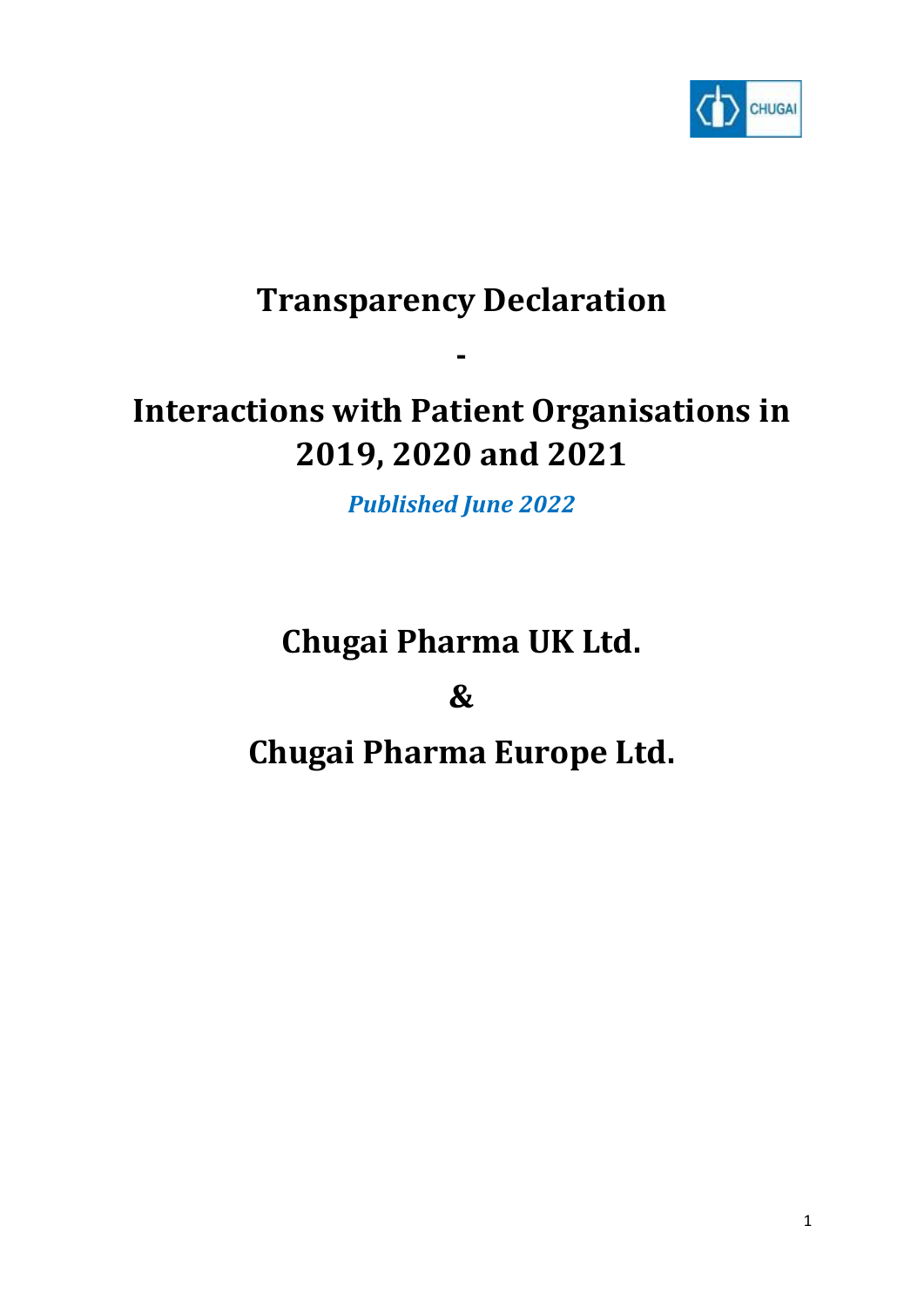## **Introduction**

Chugai Pharma UK Ltd. and Chugai Pharma Europe Ltd. will occasionally work with a Patient Organisation and payments made will be disclosed via the company website. Details will be given as to the Patient Organisation, the nature of the engagement, the amount paid and a percentage this payment represents of the annual income of the patient organisation. This information will be updated annually and made available for the previous three years. If the payment was for consultancy work undertaken by an HCP, working on behalf of a Patient Organisation, then the payment will be disclosed twice (on the Chugai website as a payment to a Patient Organisation and on the ABPI or IPHA transparency portals as a payment to an HCP. Each Patient Organisation, with whom Chugai has worked with, is encouraged to disclose all payments in the most transparent manner.

[Interactions with Patient Organisations in 2021](#page-2-0)

[Interactions with Patient Organisations in 2020](#page-4-0)

[Interactions with Patient Organisations in 2019](#page-6-0)

The amounts indicated represents payments made in the UK and Ireland for each calendar year. The data has been sourced from all Chugai businesses in the UK. The amounts indicated excludes money spent by our partners where we co-promote products. The amounts shown are exclusive of VAT and taxes, where this is applicable.

Roche Products Limited and Chugai Pharma U.K. Ltd. have in place a co-promotion agreement for a Prescription Only Medicine (POM). To ensure both companies adhere with the ABPI requirements, each company will independently disclose payments associated with this co-promotion.

For further information, Chugai's methodological notes on Disclosure can be found [here.](http://go.chugai.eu/uk_disclosure_methodology)

If you have any queries, please contact [disclosure@chugai-pharm.co.uk](mailto:disclosure@chugai-pharm.co.uk)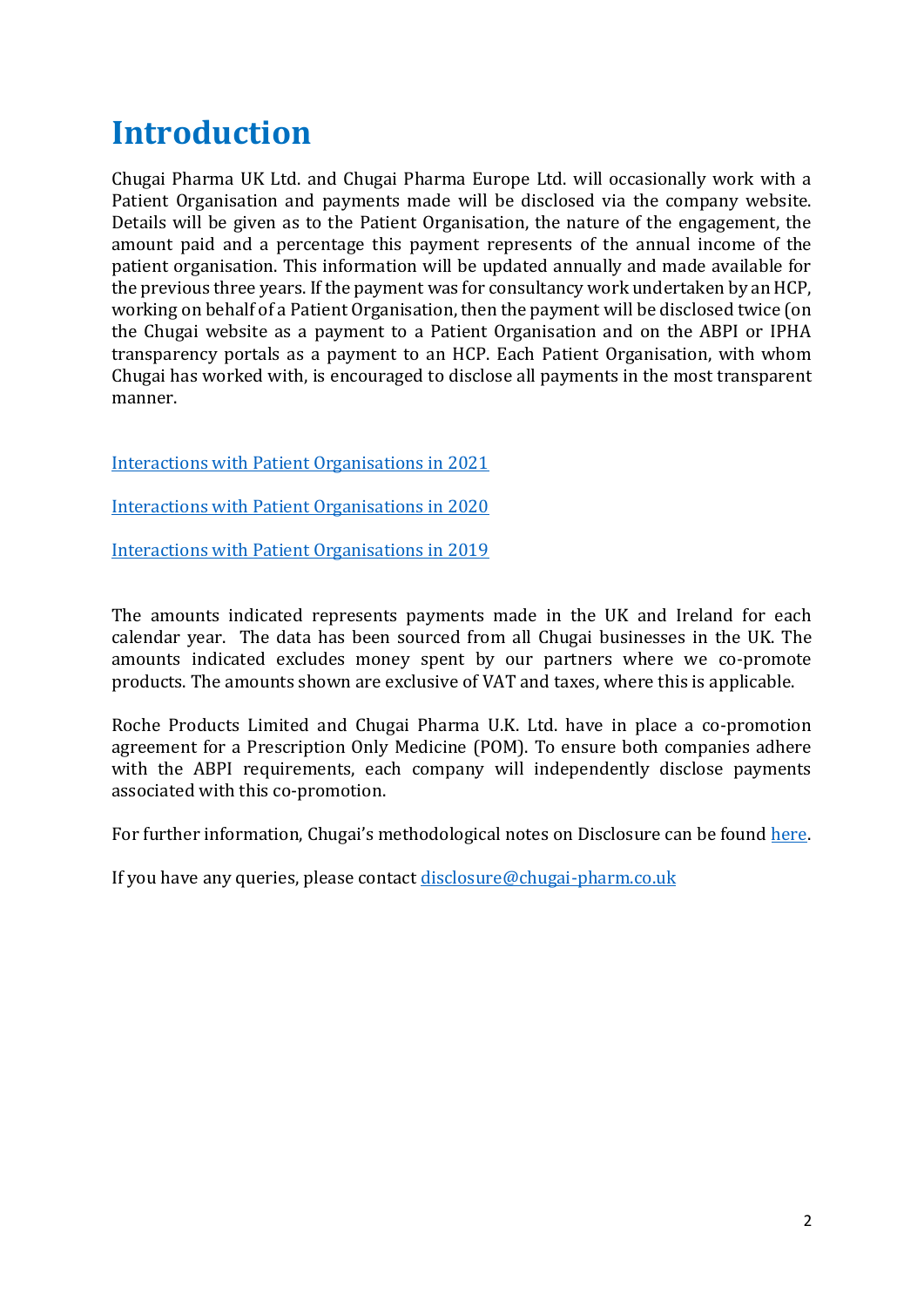### <span id="page-2-0"></span>**Interactions with Patient Organisations in 2021**

Below you will find all financial interactions that Chugai Pharma U.K. Ltd. and Chugai Pharma Europe Ltd. has had with Patient Organisations during 2021. This includes financial donations to help with the service provided to patients, carers, and family members.

| <b>Name of Patient</b><br><b>Organisation</b>                                                                                                    | <b>Nature of Interaction</b>                                                                                       | <b>Value of</b><br><b>Support</b>                                                                                                              |
|--------------------------------------------------------------------------------------------------------------------------------------------------|--------------------------------------------------------------------------------------------------------------------|------------------------------------------------------------------------------------------------------------------------------------------------|
| Haemophilia Scotland<br>Registered charity No.<br>SC044298 in Scotland<br>https://haemophilia.scot/                                              | A financial grant payment to become<br><b>Silver Corporate Members of</b><br>Haemophilia<br>Scotland.              | £1,000<br>The<br>total<br>funding<br>given to this group<br>represents less than<br>$1\%$<br>of<br>its<br>total<br>earnings in 2021            |
| The Haemophilia Society<br>No.<br>Registered<br>charity<br>288260 in England & Wales,<br>No. SCO39732 in Scotland<br>https://haemophilia.org.uk/ | Financial sponsorship to support The<br>Haemophilia Society 2021 annual<br>general<br>meeting and information day. | £5,000<br>The<br>total<br>funding<br>given to this group<br>represents less than<br>$1\%$<br>of<br>its<br>total<br>earnings in 2021            |
| The Haemophilia Society<br>Registered<br>charity<br>No.<br>288260 in England & Wales,<br>No. SCO39732 in Scotland<br>https://haemophilia.org.uk/ | Financial grant to support The<br>Haemophilia Society with running<br>their annual patient<br>experience survey.   | £5,000<br>The<br>funding<br>total<br>given to this group<br>represents less than<br>$1\%$<br><sub>of</sub><br>its<br>total<br>earnings in 2021 |
| The Haemophilia Society<br>Registered<br>charity<br>No.<br>288260 in England & Wales,<br>No. SCO39732 in Scotland<br>https://haemophilia.org.uk/ | Financial grant to support The<br>Haemophilia Society with a yearly<br>subscription to the<br>journal Haemophilia. | £1,125<br>The<br>total<br>funding<br>given to this group<br>represents less than<br>of<br>$1\%$<br>its<br>total<br>earnings in 2021            |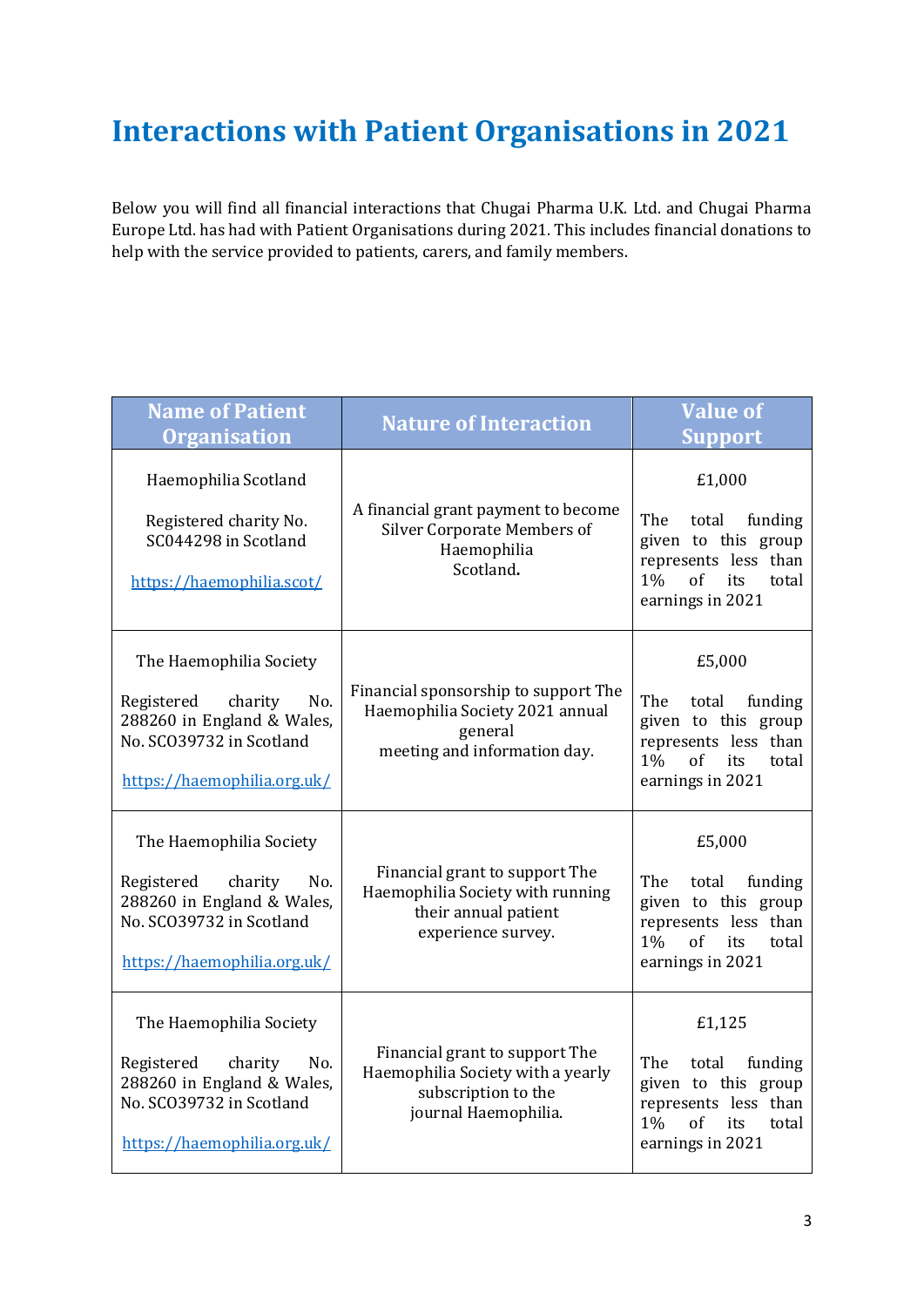| The Haemophilia Society<br>charity<br>Registered<br>No.<br>288260 in England & Wales,<br>No. SCO39732 in Scotland<br>https://haemophilia.org.uk/ | Financial grant to support The<br>Haemophilia Society with the<br>development<br>of an online members forum.                                                                                 | £10,000<br>The<br>funding<br>total<br>given to this group<br>represents less than<br>of its<br>$2\%$<br>total<br>earnings in 2021 |
|--------------------------------------------------------------------------------------------------------------------------------------------------|----------------------------------------------------------------------------------------------------------------------------------------------------------------------------------------------|-----------------------------------------------------------------------------------------------------------------------------------|
| Endometriosis UK<br>Registered charity No.<br>1035810 in England & Wales<br>https://www.endometriosis-<br>uk.org/                                | Consultancy to review, comment and<br>coordinate the distribution of online<br>survey link to patients living with<br>endometriosis to aid Chugai in Phase<br>2a endometriosis study design. | £1,500<br>The<br>funding<br>total<br>given to this group<br>represents less than<br>of its<br>$1\%$<br>total<br>earnings in 2021  |
| TOTAL                                                                                                                                            |                                                                                                                                                                                              | £23,625                                                                                                                           |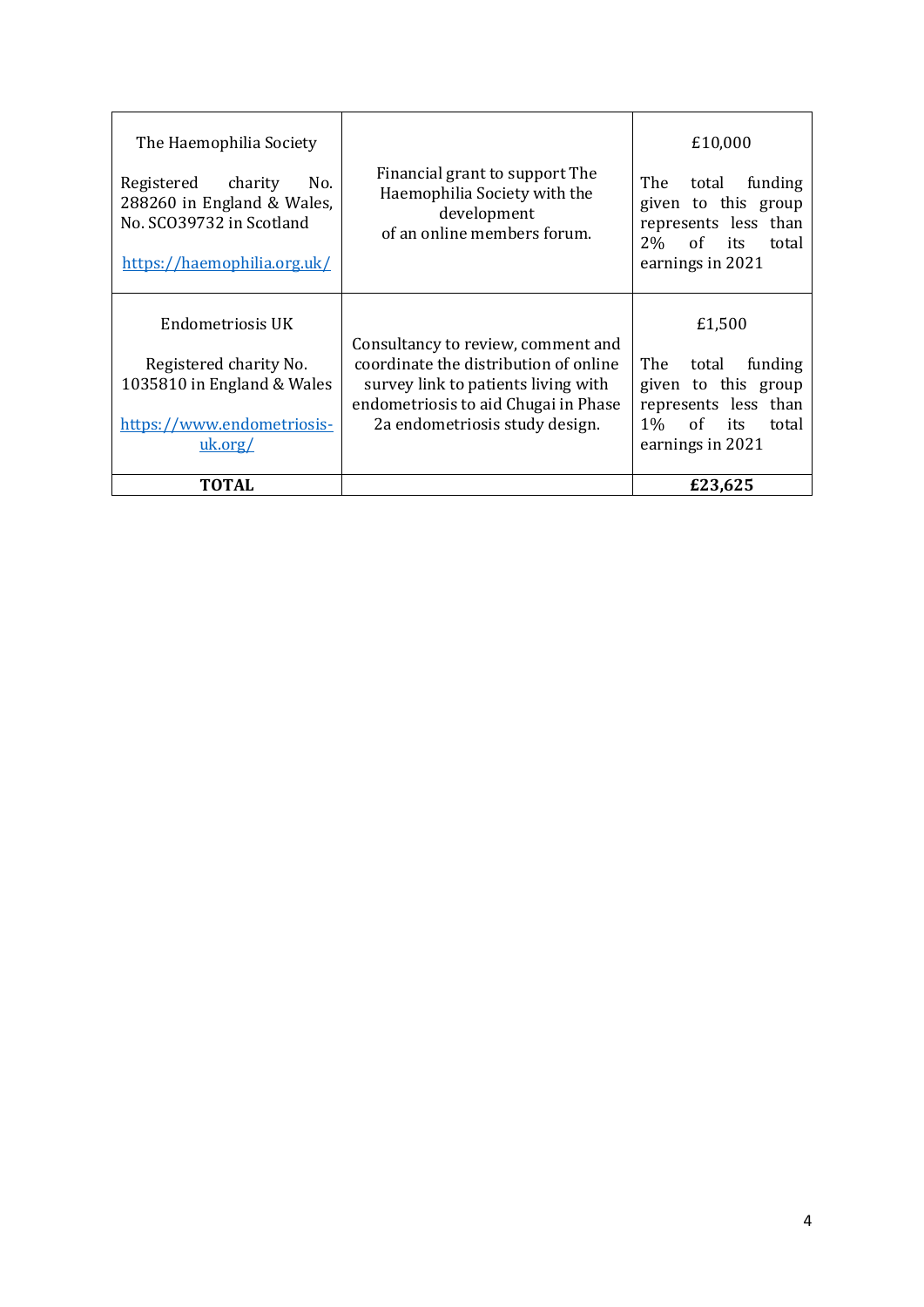## <span id="page-4-0"></span>**Interactions with Patient Organisations in 2020**

Below you will find all financial interactions that Chugai Pharma U.K. Ltd. and Chugai Pharma Europe Ltd. has had with Patient Organisations during 2020. This includes financial donations to help with the service provided to patients, carers, and family members.

| <b>Nature of Interaction</b>                                                                                                                                                                                                                                                                                                                                              | <b>Value of</b><br><b>Support</b>                                                                                                           |
|---------------------------------------------------------------------------------------------------------------------------------------------------------------------------------------------------------------------------------------------------------------------------------------------------------------------------------------------------------------------------|---------------------------------------------------------------------------------------------------------------------------------------------|
| A one-off financial grant to support<br>The Haemophilia Society to conduct a<br>survey and project around the current<br>haemophilia patient situation being<br>experienced due to the COVID-19<br>virus outbreak.                                                                                                                                                        | £30,000<br>The<br>total<br>funding<br>given to this group<br>represents less than<br>4%<br>of<br>its<br>total<br>earnings in 2020           |
| A grant to support the development of<br>their new service 'NRAS is here for<br>you'. Further details are available on<br>request.                                                                                                                                                                                                                                        | £10,000<br>The<br>funding<br>total<br>given to this group<br>represents less than<br>$1\%$<br>of<br>its<br>total<br>earnings in 2020        |
| A financial grant to support The<br>Haemophilia Society 2020 members<br>conference. This conference is open to<br>all members of the bleeding disorder<br>community: patients, family members<br>and Healthcare Professionals.                                                                                                                                            | £5,000<br>The<br>total funding<br>given to this group<br>represents less than<br>$1\%$<br>of<br>its<br>total<br>earnings in 2020            |
| financial<br>grant to support The<br>A<br>Haemophilia Society with a yearly<br>subscription<br>journal<br>to<br>the<br>Haemophilia. This will allow the<br>Haemophilia Society to provide their<br>members with accurate and timely<br>updates on research and advances in<br>the treatment and management of<br>bleeding conditions.<br>A financial grant to support The | £1,092<br>The<br>total<br>funding<br>given to this group<br>represents less than<br>1%<br>of<br>its<br>total<br>earnings in 2020<br>£10,000 |
|                                                                                                                                                                                                                                                                                                                                                                           | Haemophilia Society run a virtual                                                                                                           |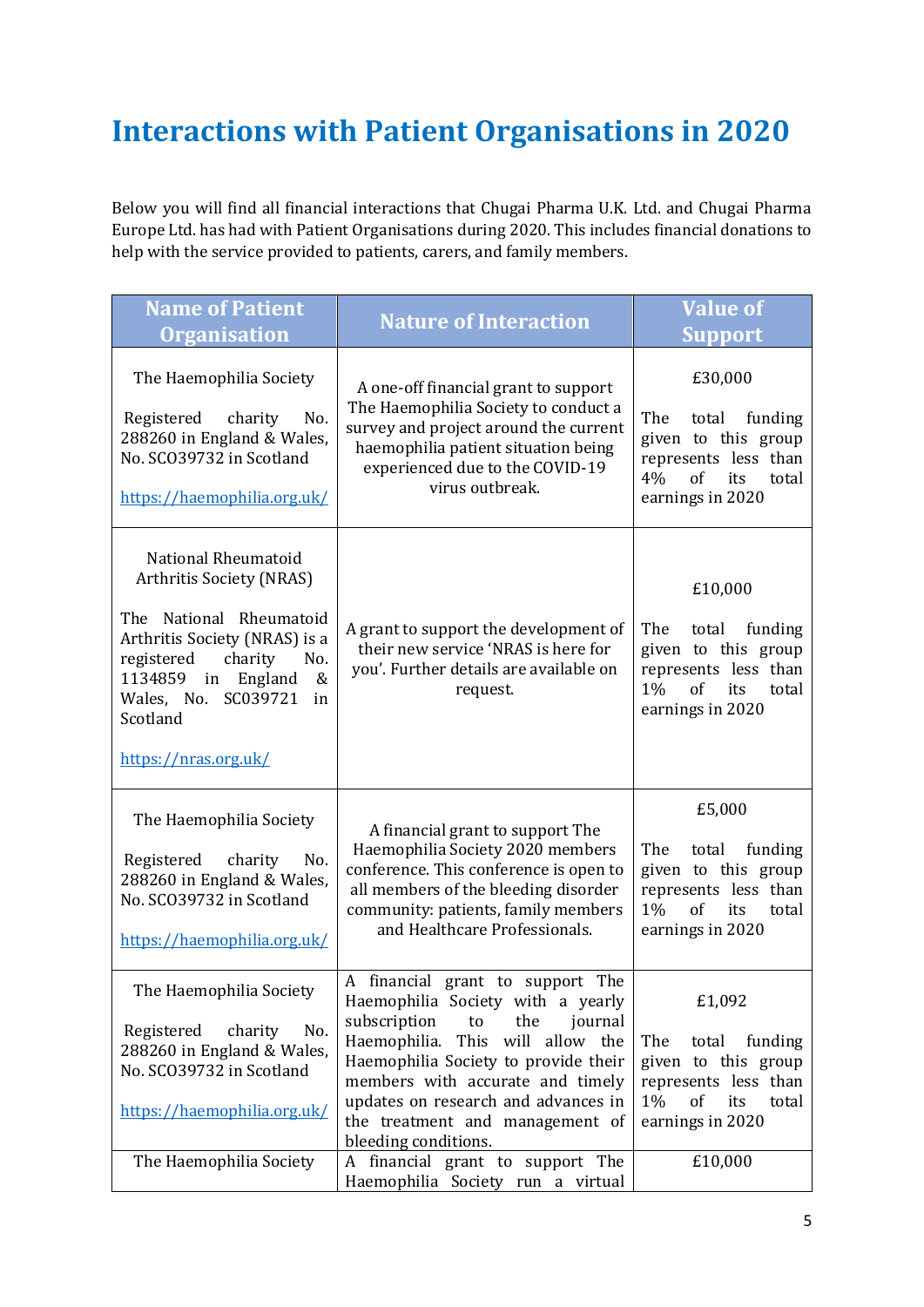| Registered<br>No.<br>charity | newly diagnosed weekend. This event     | The total funding    |
|------------------------------|-----------------------------------------|----------------------|
| 288260 in England & Wales,   | will provide information, training and  | given to this group  |
| No. SCO39732 in Scotland     | support for families who have recently  | represents less than |
|                              | received a diagnosis of haemophilia or  | 2% of its total      |
| https://haemophilia.org.uk/  | another bleeding disorder. Due to the   | earnings in 2020     |
|                              | COVID-19 pandemic this event will be    |                      |
|                              | held virtually in Q4 2020.              |                      |
|                              | A financial grant to support with the   |                      |
|                              | renewal of The Haemophilia Society's    |                      |
| The Haemophilia Society      | website, to deliver a better user       | £6,000               |
|                              | experience. This will include analysis  |                      |
| Registered<br>charity<br>No. | of the current user journey, new        | The total funding    |
| 288260 in England & Wales,   | navigation based on the feedback, a     | given to this group  |
| No. SCO39732 in Scotland     | refresh of the website branding,        | represents less than |
|                              | incorporation of current external       | 1% of its total      |
| https://haemophilia.org.uk/  | elements (such as the charities' shop)  | earnings in 2020     |
|                              | and amendments to how people            |                      |
|                              | register for events run by the society. |                      |
| <b>TOTAL</b>                 |                                         | £62,092              |